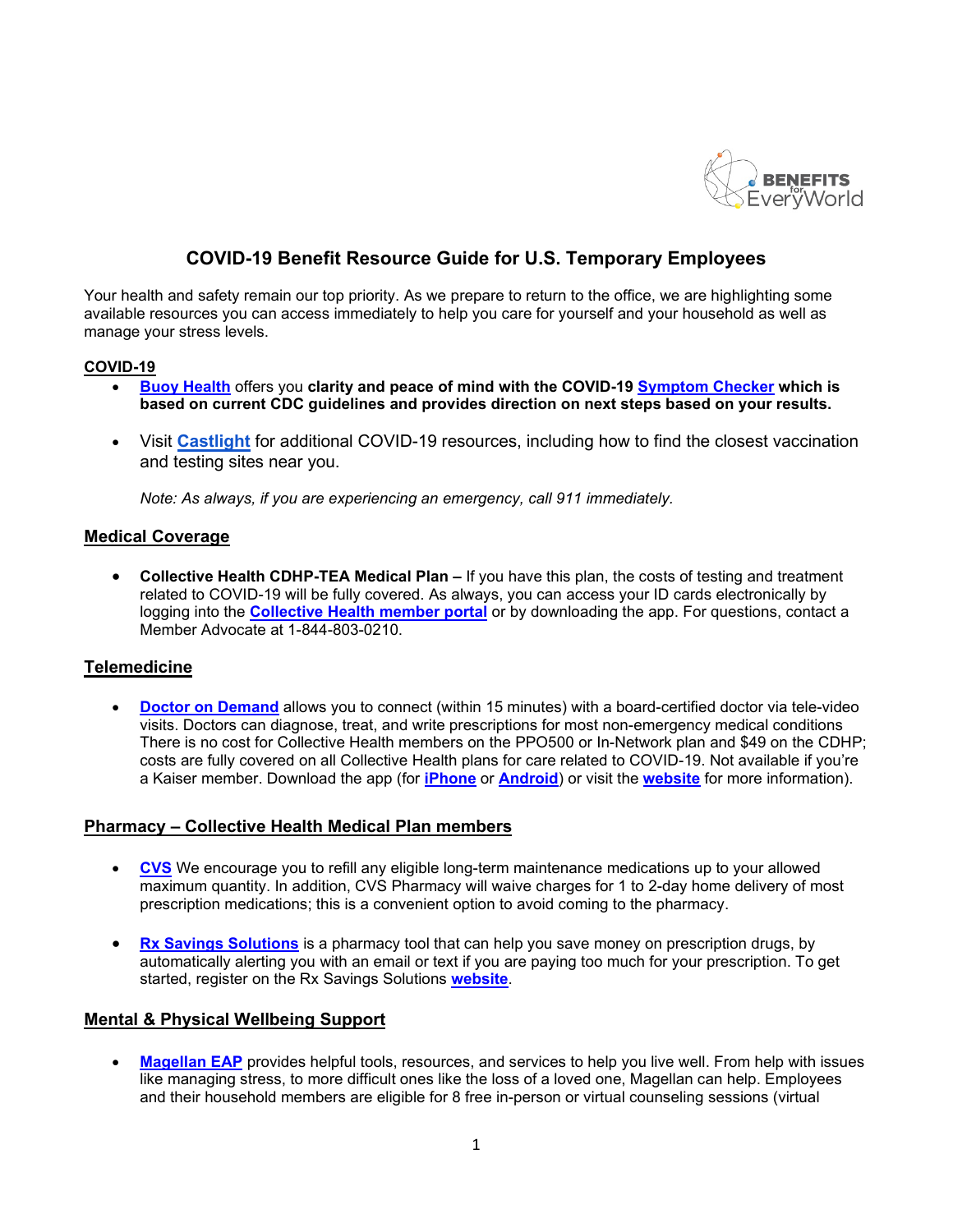sessions are administered through **[BetterHelp](https://www.betterhelp.com/magellan/)**) per issue, per 12 months. Call 1-800-327-2593 to make an appointment or visit the **[website](https://www.magellanascend.com/)** for more information. Additionally, Magellan concierge can help you find and schedule appointments in your area with providers accepting new patients. Magellan is available 24 hours a day, seven days a week.

- **[Doctor on Demand](https://doctorondemand.com/microsite/ab/)** allows you to connect with a board-certified psychologist or psychiatrist (typically within 1-5 days) and manage medications via tele-video. Visits prices vary for the CDHP medical plan. Download the app (for **[iPhone](https://apps.apple.com/us/app/doctor-on-demand/id591981144)** or **[Android](https://play.google.com/store/apps/details?id=com.doctorondemand.android.patient&hl=en&)**) or visit the **[website](https://doctorondemand.com/microsite/ab/)** for more information).
- Healthy Habits through **[Castlight](https://us.castlighthealth.com/v2/login)** can help you track everyday habits to enhance your wellbeing. Habits include practicing deep breathing, reading, disconnecting from technology, drinking water, and more. Castlight eligible employees and spouses/DP's gain access to Healthy Habits through the Castlight app (**[iPhone](https://apps.apple.com/us/app/castlight-mobile/id503468685)** or **[Android](https://play.google.com/store/apps/details?id=com.castlight.clh.view&hl=en_US&gl=US)**).
- **[AbleTo](https://app.ableto.com/ab)** helps you manage stress, depression, and anxiety remotely. In just a few minutes, AbleTo can identify how you can take positive steps to improve your mental health from basic tips and tricks to personal coaching that provides 1:1 emotional support, accountability and guidance. Employees and dependents (aged 14 and older) have access to four and eight-week Cognitive Behavioral Therapy (CBT) sessions. If you prefer to see a therapist\*, AbleTo also offers a virtual concierge service to help you find one that suits your specific challenge. Castlight eligible employees and spouses/DPs gain access through the Castlight app (**[iPhone](https://apps.apple.com/us/app/castlight-mobile/id503468685)** or **[Android](https://play.google.com/store/apps/details?id=com.castlight.clh.view&hl=en_US&gl=US)**). Dependents age 14+ enrolled in our medical plan can use code: ABLETO+AB on the **[website](https://app.ableto.com/ab)** to access.

*\*Please note that there may be costs incurred with seeing a therapist, depending on your medical coverage.*

- **Total Brain** can help you get ahead of the mind's natural response to fear and uncertainty. This benefit provides personalized mind training exercises to boost your emotions and improve your ability to remain focused, NeuroTunes-music designed to calm your mind, Cognitive Behavioral Therapy (CBT), and a library of meditation and breathing exercises, all available through the Benefits@Play program in the Castlight app (**[iPhone](https://apps.apple.com/us/app/castlight-mobile/id503468685)** or **[Android](https://play.google.com/store/apps/details?id=com.castlight.clh.view&hl=en_US&gl=US)**).
- **Gympass** is a holistic, digital wellness platform that offers 7 discounted plans, from \$10-\$240/month. Users get unlimited access to multiple premium gyms/studios (including live virtual classes) and ondemand wellness apps such as NEOU, 8fit, Lifesum, and Zenapp. Members get a 7-day free trial and can invite up to 3 family members at the same discounted rates. Castlight eligible employees and spouses/DPs can register through the Castlight app (**[iPhone](https://apps.apple.com/us/app/castlight-mobile/id503468685)** or **[Android](https://play.google.com/store/apps/details?id=com.castlight.clh.view&hl=en_US&gl=US)**).
- **[Physera](https://physera.com/go/activisionblizzard)** provides no-cost video consultations with a physical therapist for employees who are noticing physical discomfort from their home workstations. Employees and dependents on any of our medical plans can access and schedule an appointment by visiting the **[website](https://physera.com/go/activisionblizzard)**.

## **Home and Family Care Support**

- **[Bright Horizons](https://clients.brighthorizons.com/activisionblizzard%C2%A0)** gives you access to **[Sittercity's](https://clients.brighthorizons.com/activisionblizzard#Care-Programs-For-Your-Family)** extensive database of babysitters, nannies (full or parttime), special needs caregivers, homework help, housekeeping, dog walkers/pet sitters, and more (with unlimited background checks).
- **[Wellthy](https://wellthy.com/ab/)** is for anyone who finds themselves managing care for a loved one or themselves (in any capacity, big or small). You'll get assigned a dedicated Care Coordinator (think: personal healthcare project manager) who has the skills and experience to assist with complex care for an elderly, chronically ill, or disabled family member for which you, or anyone in your household, is the primary caretaker. This